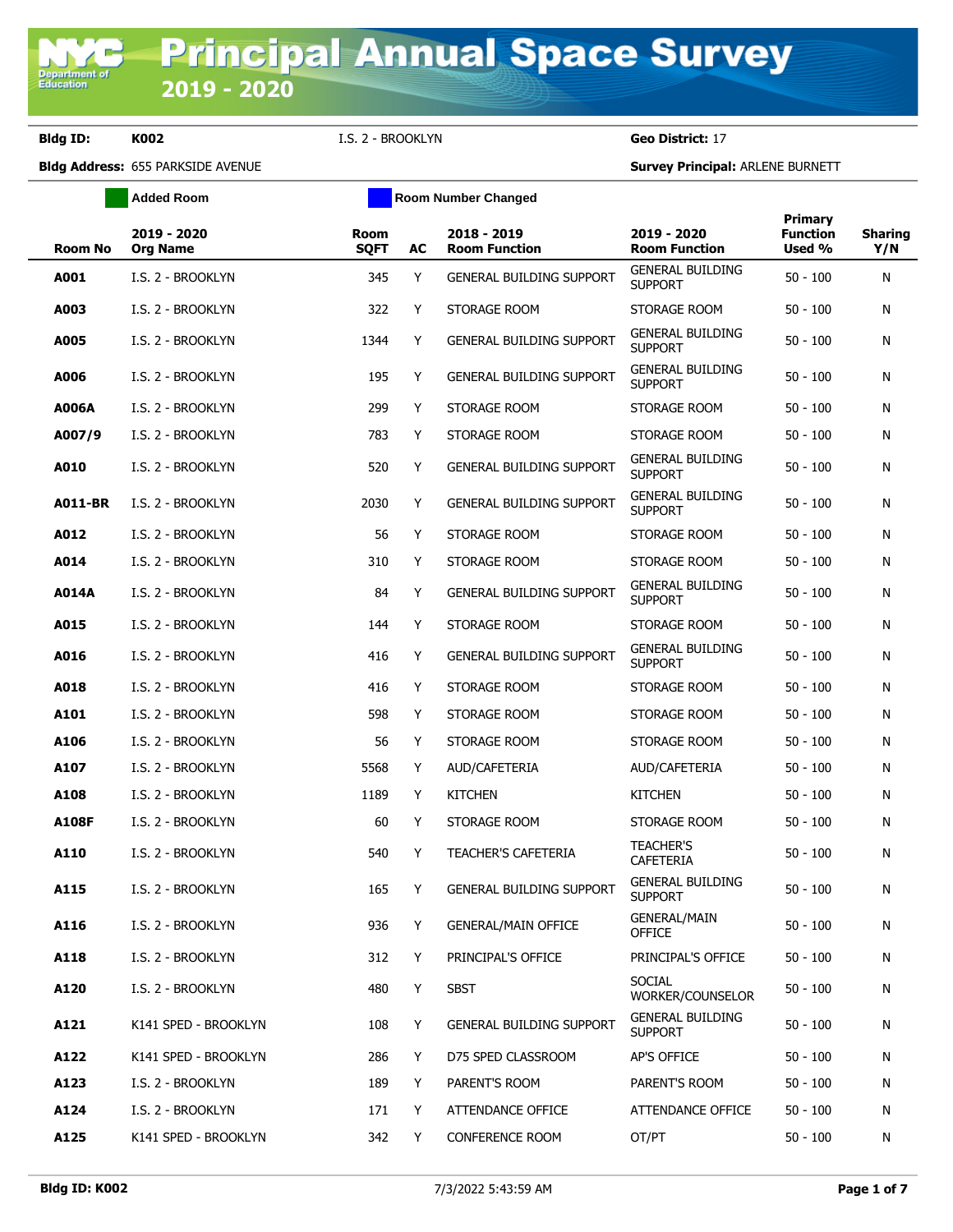**Bldg ID: K002** I.S. 2 - BROOKLYN **Geo District:** 17

**Added Room Room Room Number Changed** 

| <b>Room No</b> | 2019 - 2020<br><b>Org Name</b> | <b>Room</b><br><b>SQFT</b> | AC | 2018 - 2019<br><b>Room Function</b> | 2019 - 2020<br><b>Room Function</b>  | <b>Primary</b><br><b>Function</b><br>Used % | <b>Sharing</b><br>Y/N |
|----------------|--------------------------------|----------------------------|----|-------------------------------------|--------------------------------------|---------------------------------------------|-----------------------|
| A127           | K141 SPED - BROOKLYN           | 408                        | Y  | NURSE/MEDICAL SUITE                 | NURSE/MEDICAL<br><b>SUITE</b>        | $50 - 100$                                  | N                     |
| A128           | K141 SPED - BROOKLYN           | 312                        | Y  | D75 SPED CLASSROOM                  | D75 SPED<br><b>CLASSROOM</b>         | $50 - 100$                                  | N                     |
| A129           | K141 SPED - BROOKLYN           | 396                        | Y  | PRINCIPAL'S OFFICE                  | PRINCIPAL'S OFFICE                   | $50 - 100$                                  | N                     |
| A131           | K141 SPED - BROOKLYN           | 667                        | Y  | <b>GENERAL/MAIN OFFICE</b>          | <b>GENERAL/MAIN</b><br><b>OFFICE</b> | $50 - 100$                                  | N                     |
| A132           | K141 SPED - BROOKLYN           | 546                        | Y  | D75 SPED CLASSROOM                  | D75 SPED<br><b>CLASSROOM</b>         | $50 - 100$                                  | N                     |
| A133           | K141 SPED - BROOKLYN           | 621                        | Y  | D75 SPED CLASSROOM                  | STORAGE ROOM                         | $50 - 100$                                  | N                     |
| A201           | I.S. 2 - BROOKLYN              | 112                        | Y  | STORAGE ROOM                        | STORAGE ROOM                         | $50 - 100$                                  | N                     |
| A203           | I.S. 2 - BROOKLYN              | 1008                       | Y  | REGULAR CLASSROOM                   | <b>CIT</b>                           | $50 - 100$                                  | N                     |
| A203A          | I.S. 2 - BROOKLYN              | 56                         | Y  | STORAGE ROOM                        | STORAGE ROOM                         | $50 - 100$                                  | N                     |
| A203B          | I.S. 2 - BROOKLYN              | 56                         | Y  | STORAGE ROOM                        | STORAGE ROOM                         | $50 - 100$                                  | N                     |
| A203C          | I.S. 2 - BROOKLYN              | 162                        | Y  | STORAGE ROOM                        | STORAGE ROOM                         | $50 - 100$                                  | N                     |
| A205           | I.S. 2 - BROOKLYN              | 756                        | Y  | REGULAR CLASSROOM                   | REGULAR CLASSROOM                    | $50 - 100$                                  | N                     |
| A205A          | I.S. 2 - BROOKLYN              | 48                         | Y  | STORAGE ROOM                        | STORAGE ROOM                         | $50 - 100$                                  | N                     |
| A205B          | I.S. 2 - BROOKLYN              | 56                         | Y  | STORAGE ROOM                        | STORAGE ROOM                         | $50 - 100$                                  | N                     |
| A205C          | I.S. 2 - BROOKLYN              | 98                         | Y  | STORAGE ROOM                        | STORAGE ROOM                         | $50 - 100$                                  | N                     |
| A207           | I.S. 2 - BROOKLYN              | 1160                       | Y  | REGULAR CLASSROOM                   | REGULAR CLASSROOM                    | $50 - 100$                                  | N                     |
| A207A          | I.S. 2 - BROOKLYN              | 112                        | Y  | NON-D75 SPED CLASSROOM              | NON-D75 SPED<br><b>CLASSROOM</b>     | $50 - 100$                                  | N                     |
| A209           | I.S. 2 - BROOKLYN              | 1276                       | Y  | REGULAR CLASSROOM                   | REGULAR CLASSROOM                    | $50 - 100$                                  | N                     |
| A209A          | I.S. 2 - BROOKLYN              | 126                        | Y  | STORAGE ROOM                        | STORAGE ROOM                         | $50 - 100$                                  | N                     |
| A210A          | I.S. 2 - BROOKLYN              | 672                        | Y  | REGULAR CLASSROOM                   | REGULAR CLASSROOM                    | $50 - 100$                                  | N                     |
| <b>A210B</b>   | I.S. 2 - BROOKLYN              | 624                        | Y  | REGULAR CLASSROOM                   | REGULAR CLASSROOM                    | $50 - 100$                                  | N                     |
| A213           | I.S. 2 - BROOKLYN              | 70                         | Y  | STORAGE ROOM                        | STORAGE ROOM                         | $50 - 100$                                  | N                     |
| A216           | I.S. 2 - BROOKLYN              | 286                        | Y  | DUPLICATING/COPY ROOM               | DUPLICATING/COPY<br><b>ROOM</b>      | $50 - 100$                                  | N                     |
| A218           | I.S. 2 - BROOKLYN              | 120                        | Y  | STORAGE ROOM                        | STORAGE ROOM                         | $50 - 100$                                  | N                     |
| A220           | I.S. 2 - BROOKLYN              | 814                        | Y  | <b>CONFERENCE ROOM</b>              | <b>CONFERENCE ROOM</b>               | $50 - 100$                                  | N                     |
| A220A          | I.S. 2 - BROOKLYN              | 234                        | Y  | STORAGE ROOM                        | STORAGE ROOM                         | $50 - 100$                                  | N                     |
| A225           | I.S. 2 - BROOKLYN              | 2070                       | Y  | LIBRARY                             | <b>LIBRARY</b>                       | $50 - 100$                                  | N                     |
| A225C          | I.S. 2 - BROOKLYN              | 168                        | Y  | OTHER OFFICE                        | OTHER OFFICE                         | $50 - 100$                                  | N                     |
| A225D          | I.S. 2 - BROOKLYN              | 240                        | Y  | <b>CONFERENCE ROOM</b>              | <b>CONFERENCE ROOM</b>               | $50 - 100$                                  | N                     |
| A225E          | I.S. 2 - BROOKLYN              | 176                        | Y  | <b>RESOURCE ROOM</b>                | <b>RESOURCE ROOM</b>                 | $50 - 100$                                  | N                     |
| A229           | I.S. 2 - BROOKLYN              | 528                        | Y  | NON-D75 SPED CLASSROOM              | NON-D75 SPED<br><b>CLASSROOM</b>     | $50 - 100$                                  | N                     |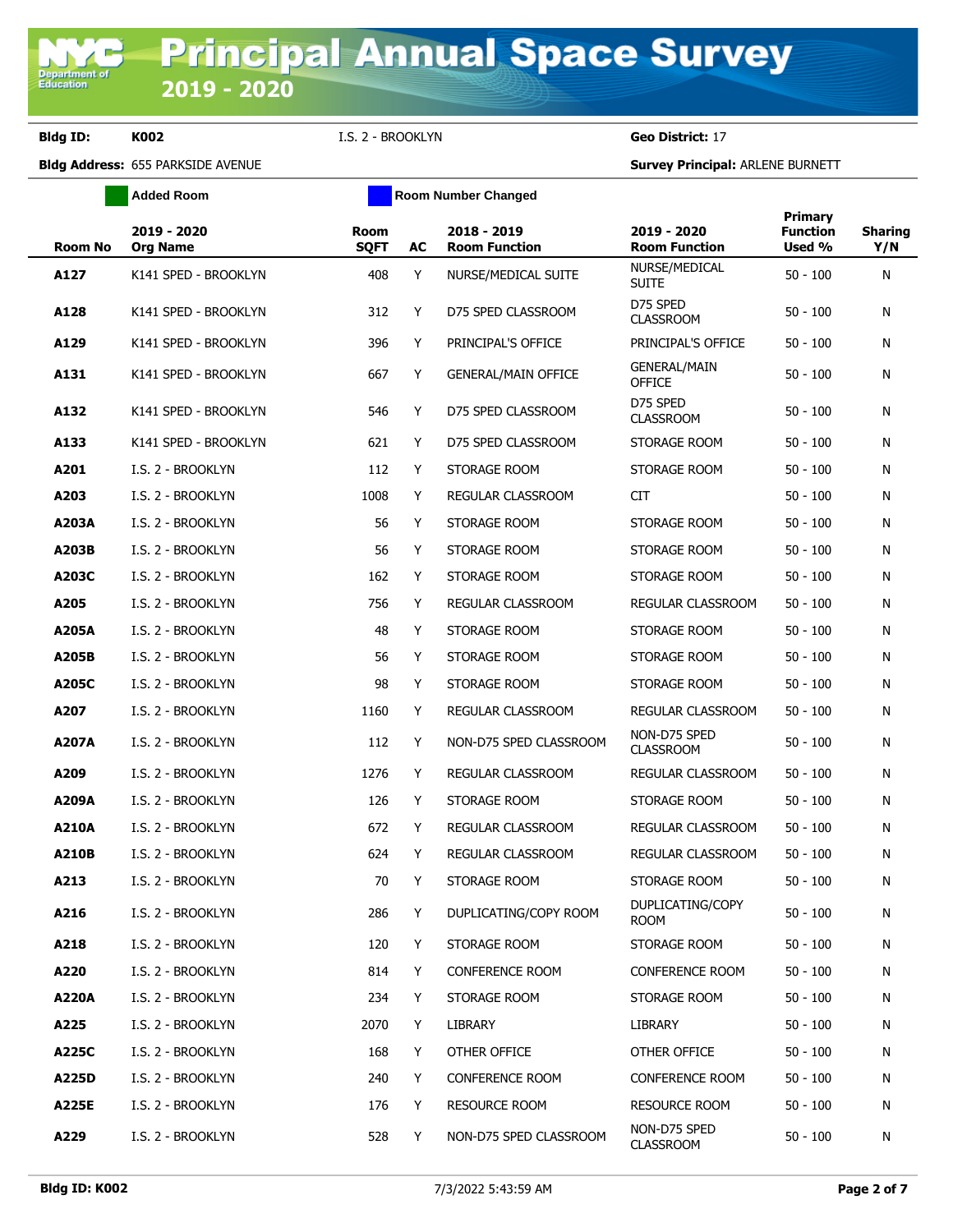**Bldg ID: K002** I.S. 2 - BROOKLYN **Geo District:** 17

|              | <b>Added Room</b>                                  | <b>Room Number Changed</b> |    |                                     |                                                           |                                      |                       |
|--------------|----------------------------------------------------|----------------------------|----|-------------------------------------|-----------------------------------------------------------|--------------------------------------|-----------------------|
| Room No      | 2019 - 2020<br><b>Org Name</b>                     | <b>Room</b><br><b>SQFT</b> | AC | 2018 - 2019<br><b>Room Function</b> | 2019 - 2020<br><b>Room Function</b>                       | Primary<br><b>Function</b><br>Used % | <b>Sharing</b><br>Y/N |
| A231         | I.S. 2 - BROOKLYN                                  | 360                        | Y  | NON-D75 SPED CLASSROOM              | NON-D75 SPED<br><b>CLASSROOM</b>                          | $50 - 100$                           | N                     |
| A233         | I.S. 2 - BROOKLYN                                  | 575                        | Y  | PARENT'S ROOM                       | PARENT'S ROOM                                             | $50 - 100$                           | N                     |
| <b>A307A</b> | I.S. 2 - BROOKLYN                                  | 100                        | Y  | <b>COACH'S OFFICE</b>               | <b>COACH'S OFFICE</b>                                     | $50 - 100$                           | N                     |
| A307B        | <b>EXPLORE CHARTER SCHOOL -</b><br><b>BROOKLYN</b> | 65                         | Y  | STORAGE ROOM                        | STORAGE ROOM                                              | $50 - 100$                           | N                     |
| A307C        | <b>EXPLORE CHARTER SCHOOL -</b><br><b>BROOKLYN</b> | 125                        | Y  | STORAGE ROOM                        | STORAGE ROOM                                              | $50 - 100$                           | N                     |
| A307D        | I.S. 2 - BROOKLYN                                  | 65                         | Y  | STORAGE ROOM                        | STORAGE ROOM                                              | $50 - 100$                           | N                     |
| <b>A307F</b> | <b>COMMUNITY BASED</b><br>ORGANIZATION - BROOKLYN  | 125                        | Y  | STORAGE ROOM                        | STORAGE ROOM                                              | $50 - 100$                           | N                     |
| A308         | I.S. 2 - BROOKLYN                                  | 120                        | Y  | STORAGE ROOM                        | STORAGE ROOM                                              | $50 - 100$                           | N                     |
| A313         | I.S. 2 - BROOKLYN                                  | 65                         | Y  | <b>GENERAL BUILDING SUPPORT</b>     | <b>GENERAL BUILDING</b><br><b>SUPPORT</b>                 | $50 - 100$                           | N                     |
| A316         | I.S. 2 - BROOKLYN                                  | 450                        | Y  | <b>REGULAR CLASSROOM</b>            | REGULAR CLASSROOM                                         | $50 - 100$                           | N                     |
| A320         | I.S. 2 - BROOKLYN                                  | 903                        | Y  | AUXILIARY EXERCISE ROOM             | <b>AUXILIARY EXERCISE</b><br><b>ROOM</b>                  | $50 - 100$                           | N                     |
| A325A        | I.S. 2 - BROOKLYN                                  | 135                        | Y  | OTHER OFFICE                        | OTHER OFFICE                                              | $50 - 100$                           | N                     |
| A331C        | I.S. 2 - BROOKLYN                                  | 187                        | Y  | STORAGE ROOM                        | STORAGE ROOM                                              | $50 - 100$                           | N                     |
| A408         | <b>EXPLORE CHARTER SCHOOL -</b><br><b>BROOKLYN</b> | 112                        | Y  | OTHER OFFICE                        | OTHER OFFICE                                              | $50 - 100$                           | N                     |
| A410         | <b>EXPLORE CHARTER SCHOOL -</b><br><b>BROOKLYN</b> | 375                        | Y  | AP'S OFFICE                         | <b>DEAN'S OFFICE</b>                                      | $50 - 100$                           | N                     |
| A412         | <b>EXPLORE CHARTER SCHOOL -</b><br><b>BROOKLYN</b> | 546                        | Y  | REGULAR CLASSROOM                   | REGULAR CLASSROOM                                         | $50 - 100$                           | N                     |
| A414         | EXPLORE CHARTER SCHOOL -<br><b>BROOKLYN</b>        | 450                        | Y  | NON-D75 SPED CLASSROOM              | REGULAR CLASSROOM                                         | $50 - 100$                           | N                     |
| A416         | <b>EXPLORE CHARTER SCHOOL -</b><br><b>BROOKLYN</b> | 504                        | Y  | <b>GENERAL/MAIN OFFICE</b>          | <b>GENERAL/MAIN</b><br><b>OFFICE</b>                      | $50 - 100$                           | N                     |
| A418         | <b>EXPLORE CHARTER SCHOOL -</b><br><b>BROOKLYN</b> | 416                        | Y  | <b>AP'S OFFICE</b>                  | <b>AP'S OFFICE</b>                                        | $50 - 100$                           | N                     |
| A420         | EXPLORE CHARTER SCHOOL -<br><b>BROOKLYN</b>        | 144                        | Y  | OTHER OFFICE                        | <b>DEAN'S OFFICE</b>                                      | $50 - 100$                           | N                     |
| <b>AUD</b>   | I.S. 2 - BROOKLYN                                  | 4745                       | Y  | <b>AUDITORIUM</b>                   | AUDITORIUM                                                | $50 - 100$                           | N                     |
| B103         | I.S. 2 - BROOKLYN                                  | 616                        | Y  | <b>REGULAR CLASSROOM</b>            | REGULAR CLASSROOM                                         | $50 - 100$                           | N                     |
| <b>B105</b>  | I.S. 2 - BROOKLYN                                  | 594                        | Y  | <b>REGULAR CLASSROOM</b>            | REGULAR CLASSROOM                                         | $50 - 100$                           | N                     |
| B107         | I.S. 2 - BROOKLYN                                  | 720                        | Y  | MEDIA CENTER                        | MEDIA CENTER                                              | $50 - 100$                           | N                     |
| <b>B110</b>  | I.S. 2 - BROOKLYN                                  | 748                        | Y  | <b>REGULAR CLASSROOM</b>            | <b>ACADEMIC</b><br><b>INTERVENTION</b><br><b>SERVICES</b> | $50 - 100$                           | N                     |
| <b>B110A</b> | I.S. 2 - BROOKLYN                                  | 104                        | Y  | STORAGE ROOM                        | STORAGE ROOM                                              | $50 - 100$                           | N                     |
| <b>B112</b>  | I.S. 2 - BROOKLYN                                  | 567                        | Y  | <b>HOME ECONOMICS</b>               | <b>HOME ECONOMICS</b>                                     | $50 - 100$                           | N                     |
| <b>B202B</b> | I.S. 2 - BROOKLYN                                  | 299                        | Y  | <b>TEACHER'S CAFETERIA</b>          | <b>TEACHER'S</b><br>CAFETERIA                             | $50 - 100$                           | N                     |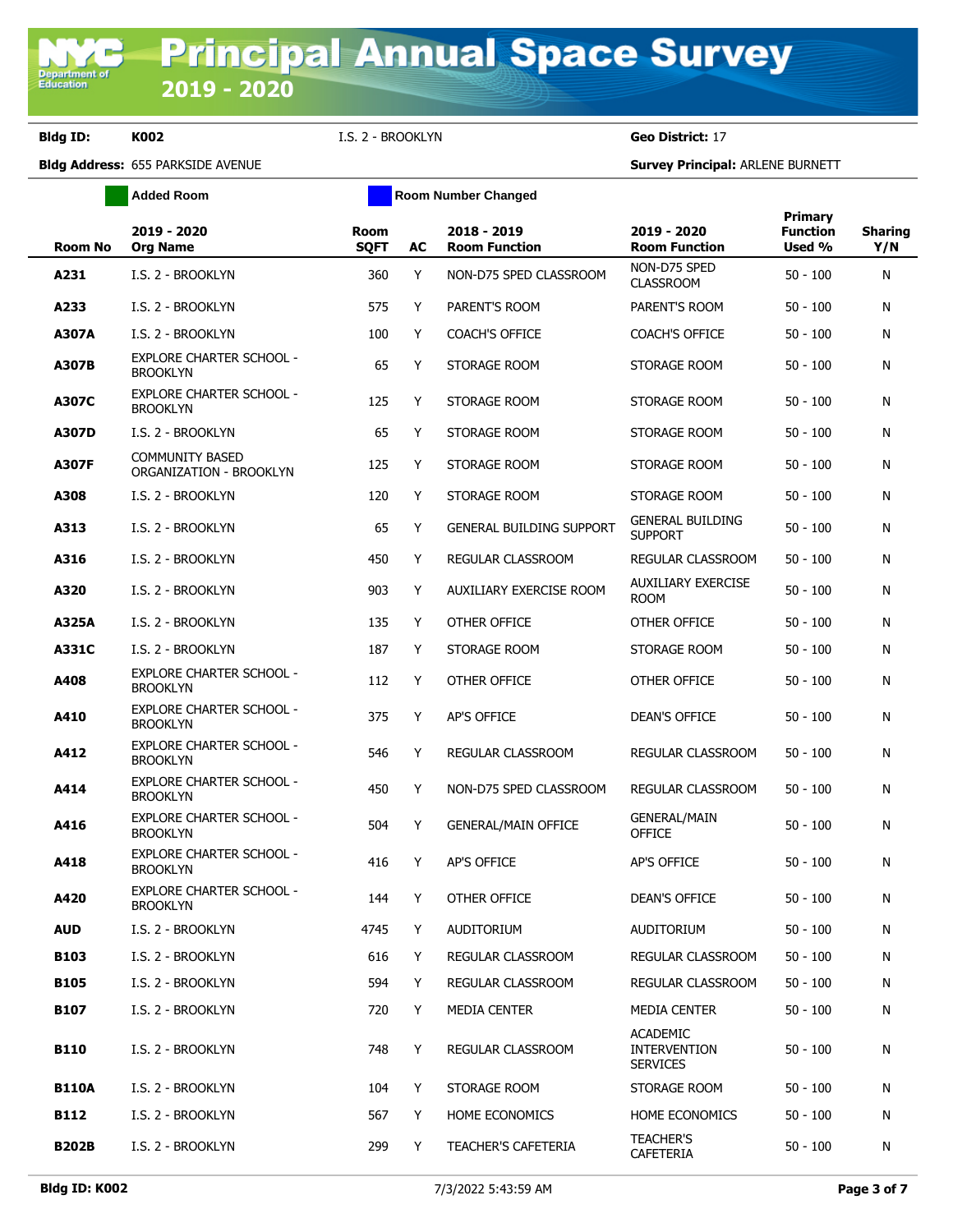**Added Room Room Room Number Changed** 

# **Bldg Address:** 655 PARKSIDE AVENUE **Survey Principal:** ARLENE BURNETT

**Bldg ID: K002** I.S. 2 - BROOKLYN **Geo District:** 17

| Room No          | 2019 - 2020<br><b>Org Name</b>                     | <b>Room</b><br><b>SQFT</b> | AC | 2018 - 2019<br><b>Room Function</b>            | 2019 - 2020<br><b>Room Function</b>       | <b>Primary</b><br><b>Function</b><br>Used % | <b>Sharing</b><br>Y/N |
|------------------|----------------------------------------------------|----------------------------|----|------------------------------------------------|-------------------------------------------|---------------------------------------------|-----------------------|
| <b>B203</b>      | I.S. 2 - BROOKLYN                                  | 750                        | Y  | REGULAR CLASSROOM                              | REGULAR CLASSROOM                         | $50 - 100$                                  | Ν                     |
| <b>B205</b>      | I.S. 2 - BROOKLYN                                  | 720                        | Y  | REGULAR CLASSROOM                              | REGULAR CLASSROOM                         | $50 - 100$                                  | Ν                     |
| B206/8           | I.S. 2 - BROOKLYN                                  | 693                        | Y  | REGULAR CLASSROOM                              | REGULAR CLASSROOM                         | $50 - 100$                                  | Ν                     |
| <b>B207</b>      | I.S. 2 - BROOKLYN                                  | 864                        | Y  | REGULAR CLASSROOM                              | REGULAR CLASSROOM                         | $50 - 100$                                  | N                     |
| <b>B210</b>      | I.S. 2 - BROOKLYN                                  | 624                        | Y  | <b>REGULAR CLASSROOM</b>                       | REGULAR CLASSROOM                         | $50 - 100$                                  | Ν                     |
| B212             | I.S. 2 - BROOKLYN                                  | 638                        | Y  | <b>REGULAR CLASSROOM</b>                       | REGULAR CLASSROOM                         | $50 - 100$                                  | N                     |
| <b>B214</b>      | I.S. 2 - BROOKLYN                                  | 121                        | Y  | STORAGE ROOM                                   | STORAGE ROOM                              | $50 - 100$                                  | Ν                     |
| <b>B301</b>      | <b>EXPLORE CHARTER SCHOOL -</b><br><b>BROOKLYN</b> | 336                        | Y  | REGULAR CLASSROOM                              | OTHER OFFICE                              | $50 - 100$                                  | Ν                     |
| <b>B302</b>      | <b>COMMUNITY BASED</b><br>ORGANIZATION - BROOKLYN  | 504                        | Y  | OTHER ORGANIZATION                             | <b>OTHER</b><br>ORGANIZATION              | $50 - 100$                                  | Ν                     |
| <b>B303</b>      | <b>EXPLORE CHARTER SCHOOL -</b><br><b>BROOKLYN</b> | 360                        | Y  | REGULAR CLASSROOM                              | NON-D75 SPED<br><b>CLASSROOM</b>          | $50 - 100$                                  | Ν                     |
| <b>B305</b>      | <b>EXPLORE CHARTER SCHOOL -</b><br><b>BROOKLYN</b> | 414                        | Y  | <b>REGULAR CLASSROOM</b>                       | NON-D75 SPED<br><b>CLASSROOM</b>          | $50 - 100$                                  | Ν                     |
| <b>B307</b>      | <b>EXPLORE CHARTER SCHOOL -</b><br><b>BROOKLYN</b> | 728                        | Y  | <b>REGULAR CLASSROOM</b>                       | <b>REGULAR CLASSROOM</b>                  | $50 - 100$                                  | Ν                     |
| <b>B310</b>      | I.S. 2 - BROOKLYN                                  | 680                        | Y  | <b>SCIENCE LAB</b>                             | <b>SCIENCE LAB</b>                        | $50 - 100$                                  | Ν                     |
| <b>B312</b>      | <b>EXPLORE CHARTER SCHOOL -</b><br><b>BROOKLYN</b> | 750                        | Y  | REGULAR CLASSROOM                              | REGULAR CLASSROOM                         | $50 - 100$                                  | Ν                     |
| <b>B312A</b>     | <b>EXPLORE CHARTER SCHOOL -</b><br><b>BROOKLYN</b> | 196                        | Y  | STORAGE ROOM                                   | STORAGE ROOM                              | $50 - 100$                                  | Ν                     |
| <b>B314</b>      | <b>EXPLORE CHARTER SCHOOL -</b><br><b>BROOKLYN</b> | 121                        | Y  | OTHER OFFICE                                   | <b>CONFERENCE ROOM</b>                    | $50 - 100$                                  | Ν                     |
| <b>B402</b>      | <b>EXPLORE CHARTER SCHOOL -</b><br><b>BROOKLYN</b> | 414                        | Y  | REGULAR CLASSROOM                              | REGULAR CLASSROOM                         | $50 - 100$                                  | Ν                     |
| <b>B403</b>      | <b>EXPLORE CHARTER SCHOOL -</b><br><b>BROOKLYN</b> | 720                        | Y  | REGULAR CLASSROOM - MS<br><b>GRADES</b>        | REGULAR CLASSROOM                         | $50 - 100$                                  | Ν                     |
| <b>B405</b>      | EXPLORE CHARTER SCHOOL -<br><b>BROOKLYN</b>        | 667                        | Y  | REGULAR CLASSROOM - MS<br><b>GRADES</b>        | REGULAR CLASSROOM<br>- MS GRADES          | $50 - 100$                                  | Ν                     |
| <b>B406</b>      | <b>EXPLORE CHARTER SCHOOL -</b><br>Brooklyn        | 540                        | Y  | NON-D75 SPED CLASSROOM                         | REGULAR CLASSROOM                         | $50 - 100$                                  | N                     |
| <b>B407</b>      | <b>EXPLORE CHARTER SCHOOL -</b><br><b>BROOKLYN</b> | 864                        | Y  | <b>REGULAR CLASSROOM - MS</b><br><b>GRADES</b> | REGULAR CLASSROOM                         | $50 - 100$                                  | Ν                     |
| B410             | <b>EXPLORE CHARTER SCHOOL -</b><br><b>BROOKLYN</b> | 675                        | Y  | <b>REGULAR CLASSROOM</b>                       | REGULAR CLASSROOM                         | $50 - 100$                                  | N                     |
| B412             | <b>EXPLORE CHARTER SCHOOL -</b><br><b>BROOKLYN</b> | 638                        | Y  | REGULAR CLASSROOM                              | REGULAR CLASSROOM                         | $50 - 100$                                  | N                     |
| <b>B414</b>      | <b>EXPLORE CHARTER SCHOOL -</b><br><b>BROOKLYN</b> | 121                        | Y  | SOCIAL WORKER/COUNSELOR                        | <b>SOCIAL</b><br>WORKER/COUNSELOR         | $50 - 100$                                  | Ν                     |
| B416             | <b>EXPLORE CHARTER SCHOOL -</b><br><b>BROOKLYN</b> | 112                        | Y  | NEST SIXTH-EIGHTH GRADE                        | NEST SIXTH-EIGHTH<br><b>GRADE</b>         | $50 - 100$                                  | N                     |
| C <sub>102</sub> | K141 SPED - BROOKLYN                               | 56                         | Y  | <b>GENERAL BUILDING SUPPORT</b>                | <b>GENERAL BUILDING</b><br><b>SUPPORT</b> | $50 - 100$                                  | N                     |
| C <sub>103</sub> | K141 SPED - BROOKLYN                               | 638                        | Y  | D75 SPED CLASSROOM                             | D75 SPED<br><b>CLASSROOM</b>              | $50 - 100$                                  | N                     |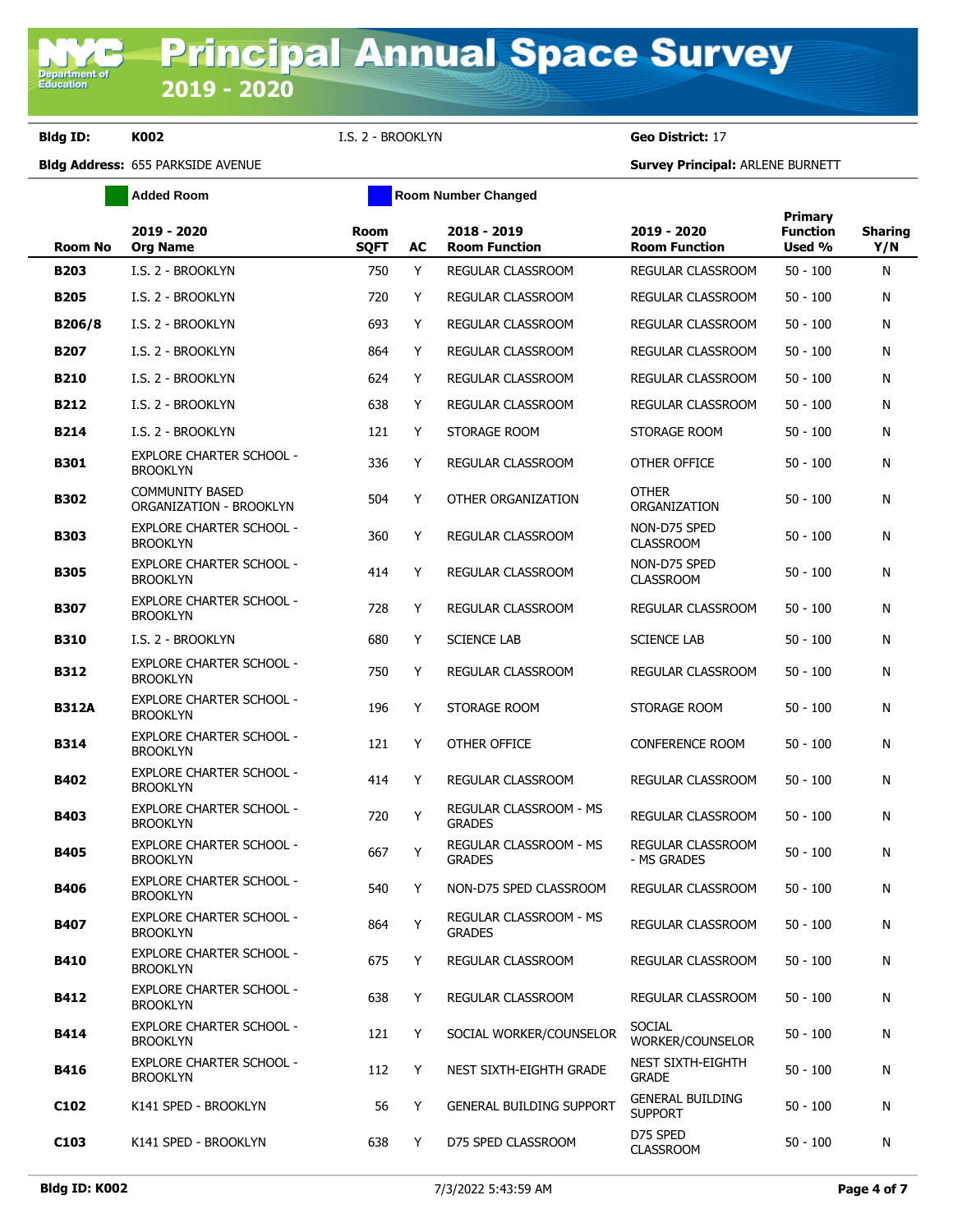**Bldg ID: K002** I.S. 2 - BROOKLYN **Geo District:** 17

**Added Room Room Room Number Changed** 

| <b>Room No</b>   | 2019 - 2020<br><b>Org Name</b>                     | <b>Room</b><br><b>SQFT</b> | AC | 2018 - 2019<br><b>Room Function</b> | 2019 - 2020<br><b>Room Function</b>                       | <b>Primary</b><br><b>Function</b><br>Used % | <b>Sharing</b><br>Y/N |
|------------------|----------------------------------------------------|----------------------------|----|-------------------------------------|-----------------------------------------------------------|---------------------------------------------|-----------------------|
| C <sub>105</sub> | K141 SPED - BROOKLYN                               | 609                        | Y  | D75 SPED CLASSROOM                  | D75 SPED<br><b>CLASSROOM</b>                              | 50 - 100                                    | N                     |
| C <sub>106</sub> | K141 SPED - BROOKLYN                               | 570                        | Y  | D75 SPED CLASSROOM                  | D75 SPED<br><b>CLASSROOM</b>                              | 50 - 100                                    | N                     |
| C <sub>107</sub> | K141 SPED - BROOKLYN                               | 600                        | Y  | D75 SPED CLASSROOM                  | D75 SPED<br><b>CLASSROOM</b>                              | 50 - 100                                    | N                     |
| C110             | K141 SPED - BROOKLYN                               | 667                        | Y  | D75 SPED CLASSROOM                  | D75 SPED<br><b>CLASSROOM</b>                              | 50 - 100                                    | N                     |
| C112             | K141 SPED - BROOKLYN                               | 600                        | Y  | D75 SPED CLASSROOM                  | D75 SPED<br><b>CLASSROOM</b>                              | 50 - 100                                    | N                     |
| C116             | K141 SPED - BROOKLYN                               | 54                         | Y  | STORAGE ROOM                        | STORAGE ROOM                                              | 50 - 100                                    | N                     |
| C <sub>202</sub> | I.S. 2 - BROOKLYN                                  | 184                        | Y  | AP'S OFFICE                         | AP'S OFFICE                                               | 50 - 100                                    | N                     |
| C <sub>203</sub> | I.S. 2 - BROOKLYN                                  | 744                        | Y  | REGULAR CLASSROOM                   | REGULAR CLASSROOM                                         | 50 - 100                                    | N                     |
| C <sub>205</sub> | I.S. 2 - BROOKLYN                                  | 720                        | Y  | REGULAR CLASSROOM                   | REGULAR CLASSROOM                                         | $50 - 100$                                  | N                     |
| C <sub>206</sub> | I.S. 2 - BROOKLYN                                  | 374                        | Y  | NON-D75 SPED CLASSROOM              | NON-D75 SPED<br><b>CLASSROOM</b>                          | $50 - 100$                                  | N                     |
| C <sub>207</sub> | I.S. 2 - BROOKLYN                                  | 750                        | Y  | REGULAR CLASSROOM                   | REGULAR CLASSROOM                                         | 50 - 100                                    | N                     |
| C208             | I.S. 2 - BROOKLYN                                  | 330                        | Y  | NON-D75 SPED CLASSROOM              | NON-D75 SPED<br><b>CLASSROOM</b>                          | 50 - 100                                    | N                     |
| C <sub>210</sub> | I.S. 2 - BROOKLYN                                  | 624                        | Y  | ICT - MIDDLE SCHOOL GRADES          | ICT - MIDDLE SCHOOL<br><b>GRADES</b>                      | $50 - 100$                                  | N                     |
| C <sub>212</sub> | I.S. 2 - BROOKLYN                                  | 667                        | Y  | REGULAR CLASSROOM                   | REGULAR CLASSROOM                                         | 50 - 100                                    | N                     |
| C214             | I.S. 2 - BROOKLYN                                  | 121                        | Y  | OTHER OFFICE                        | OTHER OFFICE                                              | 50 - 100                                    | N                     |
| C <sub>216</sub> | I.S. 2 - BROOKLYN                                  | 63                         | Y  | STORAGE ROOM                        | STORAGE ROOM                                              | 50 - 100                                    | N                     |
| C301             | I.S. 2 - BROOKLYN                                  | 350                        | Y  | <b>SPEECH</b>                       | <b>SPEECH</b>                                             | 50 - 100                                    | N                     |
| C302             | I.S. 2 - BROOKLYN                                  | 437                        | Y  | OTHER OFFICE                        | OTHER OFFICE                                              | 50 - 100                                    | N                     |
| C303             | <b>EXPLORE CHARTER SCHOOL -</b><br><b>BROOKLYN</b> | 350                        | Y  | OTHER OFFICE                        | <b>SPEECH</b>                                             | 50 - 100                                    | N                     |
| C305             | I.S. 2 - BROOKLYN                                  | 500                        | Y  | <b>RESOURCE ROOM</b>                | <b>ACADEMIC</b><br><b>INTERVENTION</b><br><b>SERVICES</b> | 50 - 100                                    | N                     |
| C307             | <b>EXPLORE CHARTER SCHOOL -</b><br><b>BROOKLYN</b> | 780                        | Y  | REGULAR CLASSROOM                   | <b>REGULAR CLASSROOM</b>                                  | $50 - 100$                                  | N                     |
| <b>C307A</b>     | <b>EXPLORE CHARTER SCHOOL -</b><br><b>BROOKLYN</b> | 150                        | Y  | <b>GENERAL BUILDING SUPPORT</b>     | <b>TEACHER'S</b><br>CAFETERIA                             | 50 - 100                                    | N                     |
| C310             | <b>EXPLORE CHARTER SCHOOL -</b><br><b>BROOKLYN</b> | 570                        | Y  | REGULAR CLASSROOM                   | REGULAR CLASSROOM                                         | 50 - 100                                    | N                     |
| C312             | <b>EXPLORE CHARTER SCHOOL -</b><br><b>BROOKLYN</b> | 700                        | Y  | <b>REGULAR CLASSROOM</b>            | REGULAR CLASSROOM                                         | $50 - 100$                                  | N                     |
| <b>C312A</b>     | <b>EXPLORE CHARTER SCHOOL -</b><br><b>BROOKLYN</b> | 351                        | Y  | SCIENCE PREP ROOM                   | <b>SCIENCE PREP ROOM</b>                                  | 50 - 100                                    | N                     |
| C402             | <b>EXPLORE CHARTER SCHOOL -</b><br><b>BROOKLYN</b> | 345                        | Y  | OTHER OFFICE                        | PRINCIPAL'S OFFICE                                        | $50 - 100$                                  | N                     |
| C403             | <b>EXPLORE CHARTER SCHOOL -</b><br><b>BROOKLYN</b> | 690                        | Y  | REGULAR CLASSROOM                   | REGULAR CLASSROOM                                         | $50 - 100$                                  | N                     |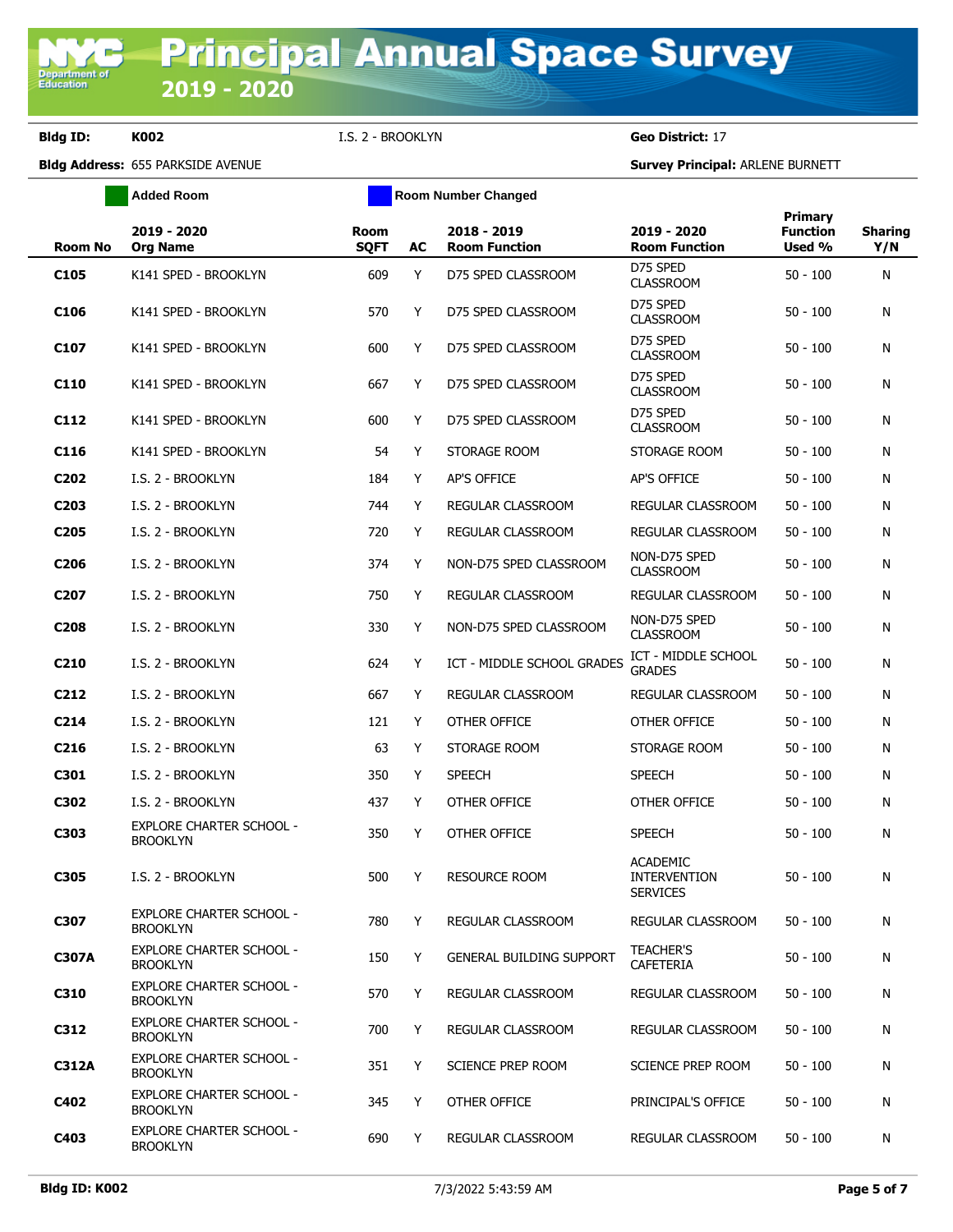Department of<br>Education

**Bldg ID: K002** I.S. 2 - BROOKLYN **Geo District:** 17

|                | <b>Room Number Changed</b>                                                                                                                                                                   |                            |    |                                     |                                     |                                             |                       |
|----------------|----------------------------------------------------------------------------------------------------------------------------------------------------------------------------------------------|----------------------------|----|-------------------------------------|-------------------------------------|---------------------------------------------|-----------------------|
| <b>Room No</b> | 2019 - 2020<br><b>Org Name</b>                                                                                                                                                               | <b>Room</b><br><b>SOFT</b> | AC | 2018 - 2019<br><b>Room Function</b> | 2019 - 2020<br><b>Room Function</b> | <b>Primary</b><br><b>Function</b><br>Used % | <b>Sharing</b><br>Y/N |
| C405           | <b>EXPLORE CHARTER SCHOOL -</b><br><b>BROOKLYN</b>                                                                                                                                           | 775                        | Υ  | <b>REGULAR CLASSROOM</b>            | <b>REGULAR CLASSROOM</b>            | $50 - 100$                                  | N                     |
| C406           | <b>EXPLORE CHARTER SCHOOL -</b><br><b>BROOKLYN</b>                                                                                                                                           | 540                        | Y  | REGULAR CLASSROOM                   | REGULAR CLASSROOM                   | $50 - 100$                                  | N                     |
| C407           | <b>EXPLORE CHARTER SCHOOL -</b><br><b>BROOKLYN</b>                                                                                                                                           | 768                        | Y  | <b>REGULAR CLASSROOM</b>            | <b>REGULAR CLASSROOM</b>            | $50 - 100$                                  | N                     |
| C410           | <b>EXPLORE CHARTER SCHOOL -</b><br><b>BROOKLYN</b>                                                                                                                                           | 675                        | Y  | <b>REGULAR CLASSROOM</b>            | <b>REGULAR CLASSROOM</b>            | $50 - 100$                                  | N                     |
| C412           | <b>EXPLORE CHARTER SCHOOL -</b><br><b>BROOKLYN</b>                                                                                                                                           | 638                        | Y  | <b>REGULAR CLASSROOM</b>            | REGULAR CLASSROOM                   | $50 - 100$                                  | N                     |
| C414           | <b>EXPLORE CHARTER SCHOOL -</b><br><b>BROOKLYN</b>                                                                                                                                           | 121                        | Y  | OTHER OFFICE                        | OTHER OFFICE                        | $50 - 100$                                  | N                     |
| C416           | <b>EXPLORE CHARTER SCHOOL -</b><br><b>BROOKLYN</b>                                                                                                                                           | 63                         | Y  | STORAGE ROOM                        | STORAGE ROOM                        | $50 - 100$                                  | N                     |
| <b>GYM</b>     | I.S. 2 - BROOKLYN                                                                                                                                                                            | 4620                       | Y  | <b>GYMNASIUM</b>                    | <b>GYMNASIUM</b>                    | $50 - 100$                                  | N                     |
| C314           | I.S. 2 - BROOKLYN                                                                                                                                                                            | 132                        | Y  |                                     | OTHER OFFICE                        |                                             | N                     |
|                | How many hallway bathrooms for students are there in your building?                                                                                                                          |                            |    |                                     |                                     | 14                                          |                       |
|                | Are any of the student bathrooms being shared by multiple schools?                                                                                                                           |                            |    |                                     |                                     | Y                                           |                       |
|                | Are all the student bathrooms open throughout the day?                                                                                                                                       |                            |    |                                     |                                     | Y                                           |                       |
|                | Please identify the number of non-instructional spaces, not reported above, being used for<br>instructional purposes, academic intervention services, or therapeutic or counseling services: |                            |    |                                     |                                     | 0                                           |                       |
|                | Are any of those non-instructional spaces being shared?                                                                                                                                      |                            |    |                                     |                                     | N                                           |                       |